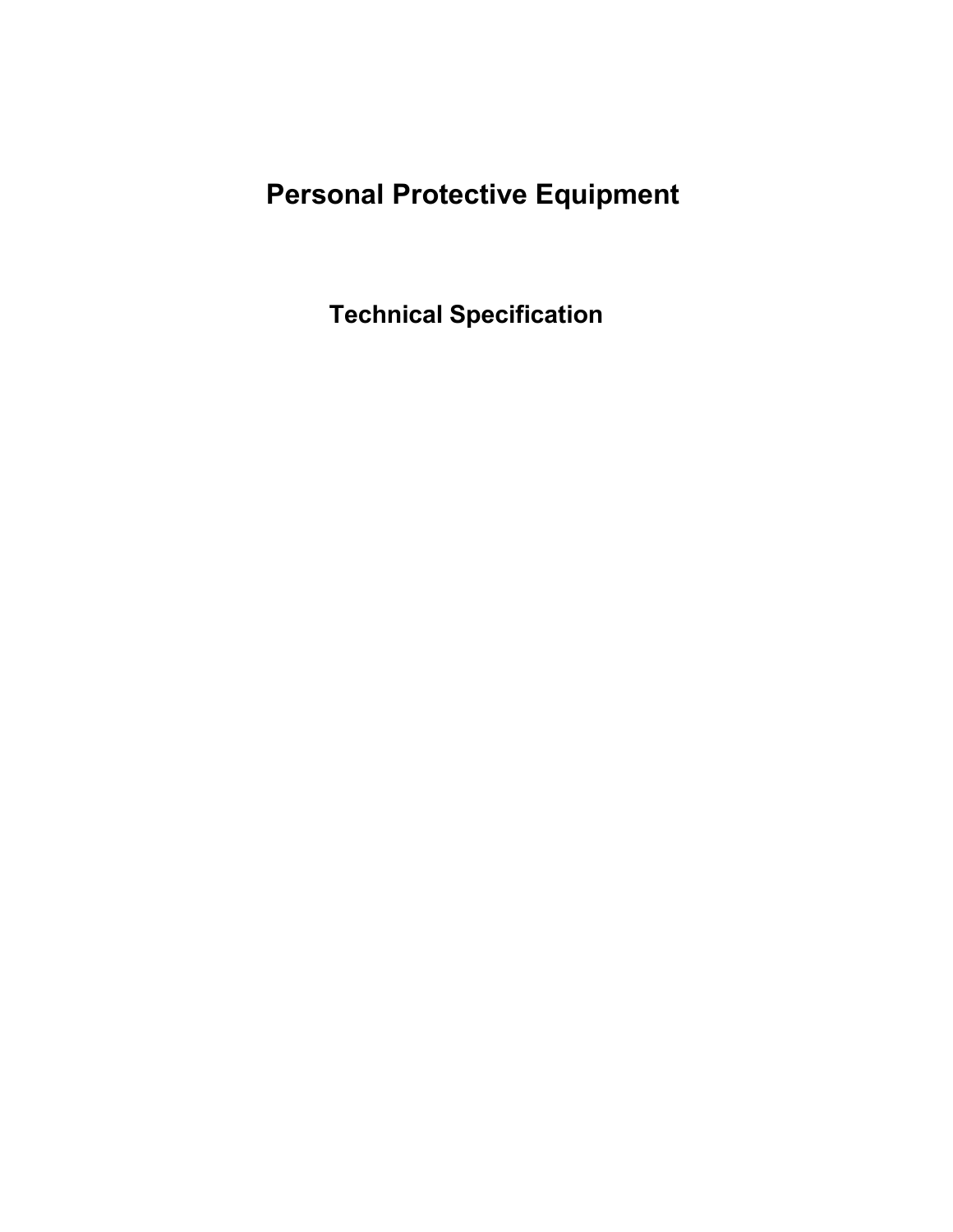# **Scope** Yes No

The purpose of the clothing is to provide protection during structural fire fighting operations where there is a threat of fire or when certain physical hazards are likely to be encountered, such as during non-fire-related rescue operations, emergency medical operations, and victim extrication.

#### **Standard** Yes No

All garments produced shall meet or exceed the criteria set forth in the current edition of NFPA 1971 STANDARD ON PROTECTIVE ENDEMBLES FOR STRUCTURAL FIRE FIGHTING AND PROXIMITY FIRE FIGHTING, FED-OSHA CFR 1910, Subpart L, OSHA 29 CFR Part 1910.1030 and/or the requirements of CAL-OSHA title 8, Article 10.1, Para. 3406.

All components and composites used in the construction of garments shall be third party tested, certified and listed for compliance to NFPA 1971. The label of the third party tester shall denote certification.

The manufacturer shall be registered to the ISO Standard 9001 to assure a satisfactory level of quality.

**USER GUIDE INFORMATION** Yes No

Each garment shall include instructions on how to access the User Information Guide with information required by NFPA 1971.

This guide shall include:

- (a) Pre-use information: Pre-use information:<br>· Safety considerations.<br>· Limitations of use
	- Pre-use information:<br>· Safety consideration<br>· Limitations of use.
	-
	- · Garment marking recommendations and restrictions.
	- · A statement that most performance properties of the garment cannot be tested by the user in the field.  $\cdot$  A statement that most p<br>tested by the user in the<br> $\cdot$  Warranty information.
	-
- (b) Preparation for use: varianty information<br>Preparation for use:<br>Sizing/adjustment.
	-
	- · Sizing/adjustment.<br>· Recommended storage practices
- (c) Inspection:
	- · Inspection frequency and details.
- (d) Don/Doff:
	- · Donning and doffing procedures.
	- Don/Doff:<br>· Donning and doffing procedures.<br>· Sizing and adjustment procedures. · Donning and doffil<br>· Sizing and adjustn<br>· Interface issues.
	-
- (e) Use:

· Proper use consistent with NFPA 1500, Standard on Fire Department, Occupational Safety and Health Program, and 29 CFR 1910, 132.

- (f) Maintenance and Cleaning:
	- · Cleaning instructions and precautions with a statement advising users not to use garments that are not thoroughly cleaned and dried. · Cleaning instruction<br>use garments that a<br>· Inspection details.
	-
	- · Maintenance criteria and methods of repair where applicable.
	- · Decontamination procedures for both chemical and biological contamination.
- (g) Retirement and Disposal
	- · Retirement and disposal criteria and considerations. The example of the construction of the Page 2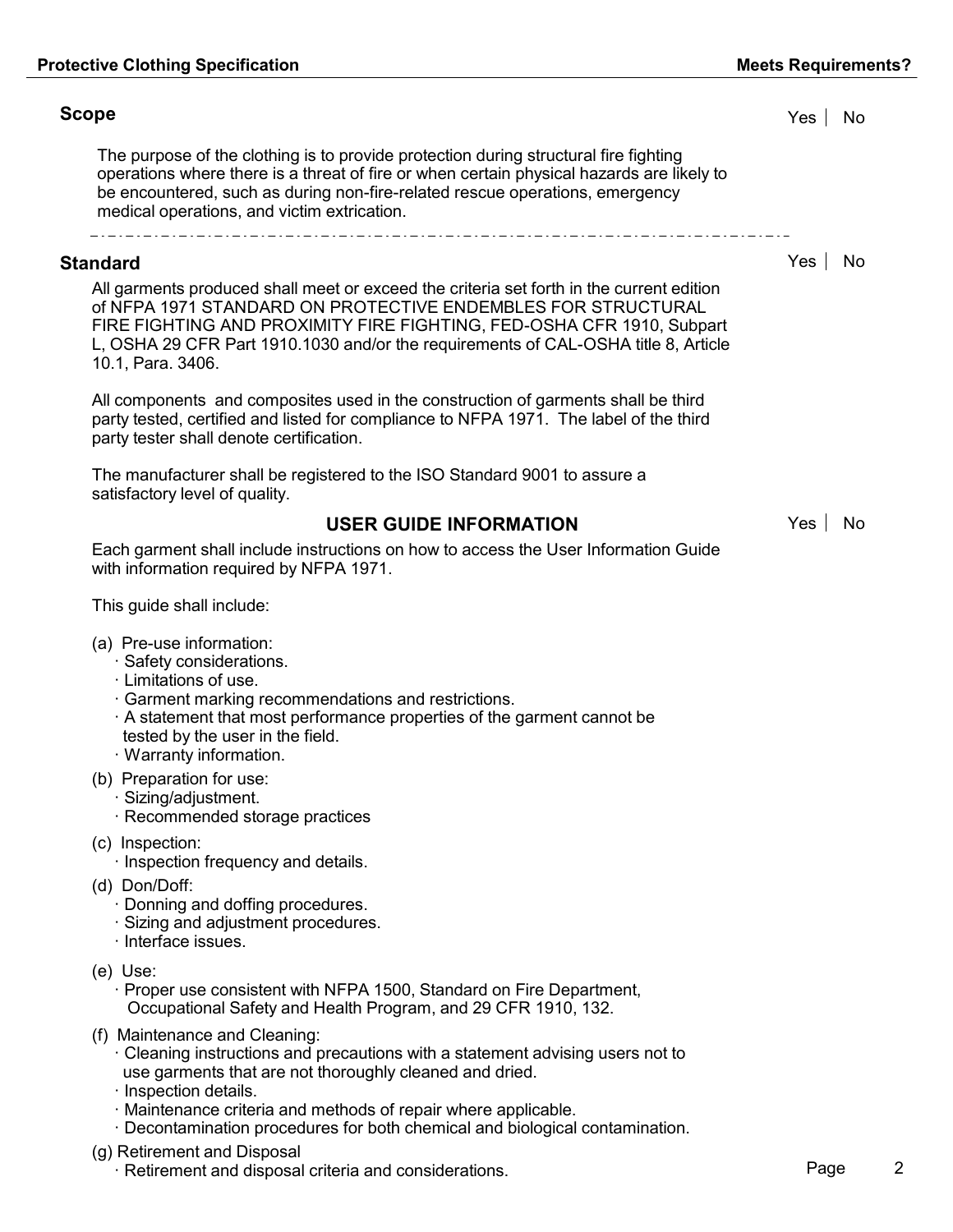| Tracking Label System                                                                                                                                                                                                                                                                               | Yes | No  |
|-----------------------------------------------------------------------------------------------------------------------------------------------------------------------------------------------------------------------------------------------------------------------------------------------------|-----|-----|
| There shall be a PDF417, two dimensional bar code label permanently affixed to each<br>garment for tracking purposes. The bar code shall contain a minimum of the following<br>information:                                                                                                         |     |     |
| a. unique serial number<br>b. item description (brand, model, material color)<br>c. lot information (date of mfg., size, etc.)<br>d. material description<br>e. the standard to which the garment is compliant                                                                                      |     |     |
| The bar code shall be able to withstand customary wash and wear cycles. The<br>PDF417 bar code must incorporate a minimum of a 30% "error correction" capability.                                                                                                                                   |     |     |
| <b>Sizes</b>                                                                                                                                                                                                                                                                                        | Yes | No  |
| Coats shall be made available in even chest sizes with corresponding sleeve lengths<br>available in short, regular, and long. Pant sizes shall be made available in even waist<br>sizes with inseam lengths available in extra short, short, regular and long. Male and<br>female sizing available. |     |     |
| <b>Warranty</b><br>Each garment shall have a limited lifetime warranty against defects in material and<br>workmanship. See Apendix for additional information.                                                                                                                                      | Yes | No  |
| <b>Composite Performance</b>                                                                                                                                                                                                                                                                        | Yes | No  |
| The garment composite, consisting of the outer shell, moisture barrier and thermal<br>liner, shall provide a Thermal Protective Performance (TPP) of not less than 42 when<br>tested in accordance with NFPA 1971 standard.                                                                         |     |     |
| The garment composite, consisting of the outer shell, moisture barrier and thermal<br>liner, shall provide a Total Heat Loss (THL) of not less than 250 when tested in<br>accordance with NFPA 1971 standard.                                                                                       |     |     |
| The Heat Transfer Index rating shall be 25 seconds for the shoulder when measured<br>at 2 psi (pounds per square inch) and 25 seconds for the knee when measured at 8<br>psi.                                                                                                                       |     |     |
| <b>Stress Points</b>                                                                                                                                                                                                                                                                                | Yes | No  |
| All outer shell stress points, including top and bottom pocket corners, pocket flap<br>corners, top and bottom of storm flap/fly shall be reinforced using a 42 stitch minimum<br>bar tack.                                                                                                         |     |     |
| Labeling                                                                                                                                                                                                                                                                                            | Yes | No. |
| Each garment shall have a garment label(s) permanently and conspicuously attached<br>stating at least the following language, as well as detailed warning instructions provided<br>by the manufacturer.                                                                                             |     |     |
| Do Not Remove This Label                                                                                                                                                                                                                                                                            |     |     |
| THIS GARMENT MEETS THE GARMENT REQUIREMENTS OF NFPA 1971,                                                                                                                                                                                                                                           |     |     |

**MADE IN THE U.S.A. Page 3** 

**2018 EDITION**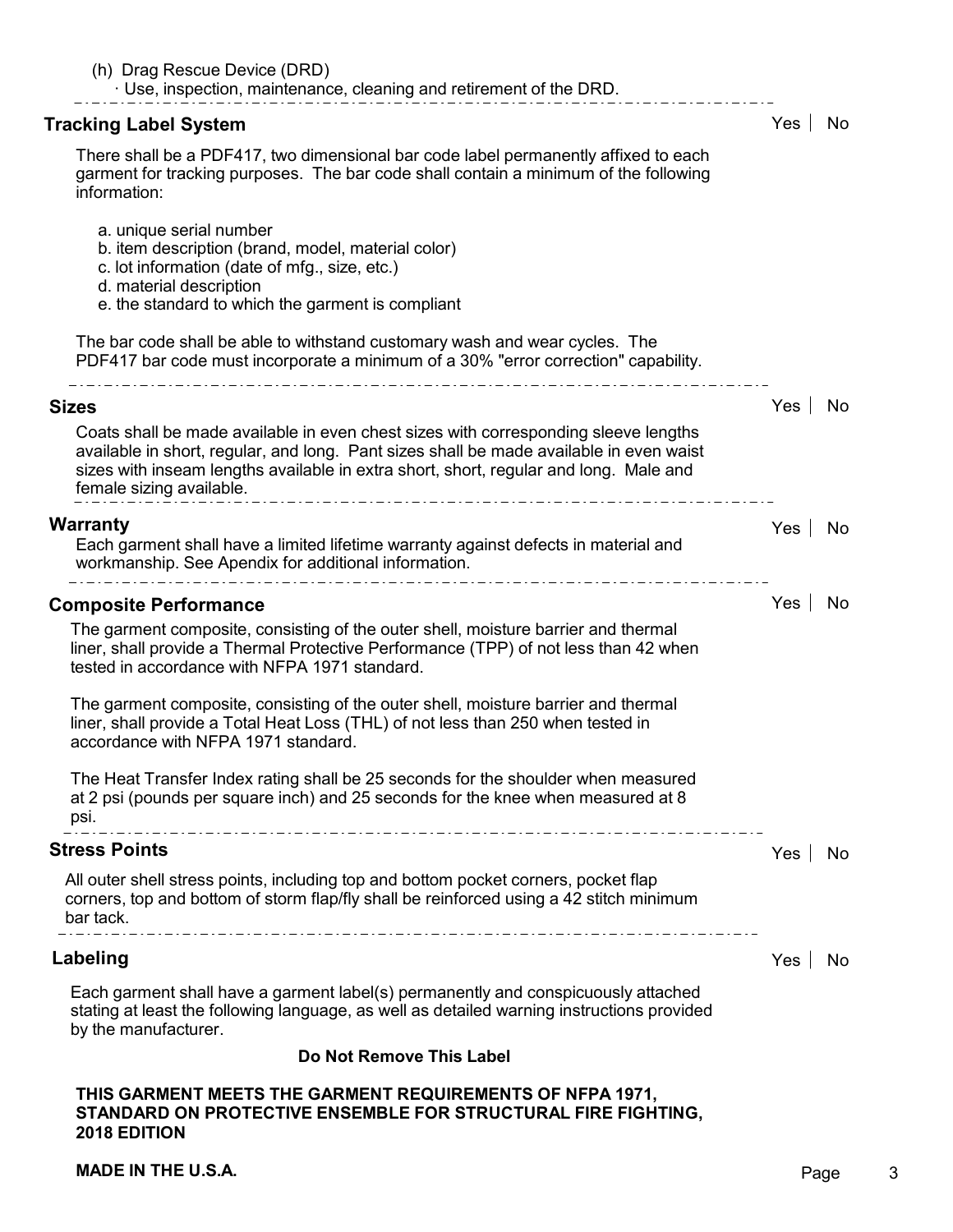# **Packaging**

Each Coat and Pant shall be packaged in a dark plastic bag in order to provide protection during shipping and prior to first use

### **Online Fire Academy**

Online training shall be available meeting NFPA 1500 training requirements on the safe use of the (garments, helmet, boots, gloves, hood). This online training shall include:

- Personal Responsibility of the Individual Fire Fighter
- Purpose and Limitations
- Structural PPE Construction, Features, and Functions
- Routine Inspection
- Donning and Doffing
- Proper Fit and Overlap
- Using Your PPE Safely
- How Fire Fighting Affects the Body
- Routine Cleaning of PPE
- Assembly and Disassembly of PPE
- Storage
- Useful Life and Retirement of PPE

Additionally online training satisfying NFPA 1851 training requirements on advanced inspection, advanced cleaning and basic repairs (turnouts and helmets) shall be available.

#### **Acquisition Regulation**

In the past seven-year period has your firm, or any of its principals, been convicted or had a civil judgment rendered against it for: commission of fraud or a criminal offense in connection with obtaining, attempting to obtain, or performing a public (Federal, state, or local) contract or subcontract; violation of Federal or state antitrust statutes relating to the submission of offers; or commission of embezzlement, theft, forgery, bribery, falsification or destruction of records, making false statements, tax evasion, violating Federal criminal tax laws, or receiving stolen property?

**Meets Requirements?** \_\_\_\_\_YES \_\_\_\_\_NO

Detailed Description / Specification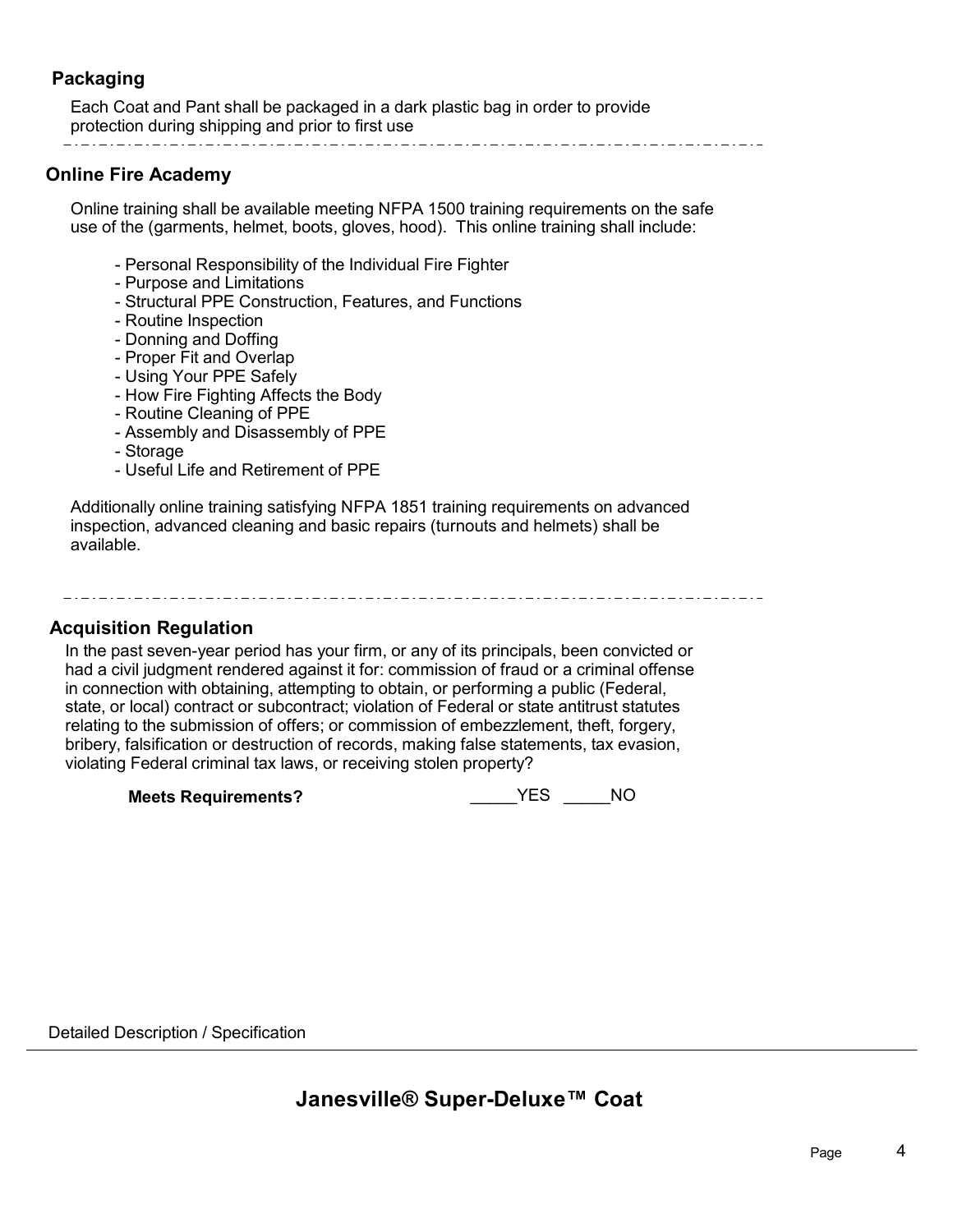#### **Coat Model / Design No Access 10 Access 10 Access 10 Access 10 Access 10 Access 10 Access 10 Access 10 Access 10 Access 10 Access 10 Access 10 Access 10 Access 10 Access 10 Access 10 Access 10 Access 10 Access 10 Access 1**

COAT CONSTRUCTION: The coat shell shall be of 3-panel construction in all layers with an inverted pleat on each side where back front and back body panel pieces meet. Each pleat shall begin at the back of each shoulder and shall extend vertically down the side of the coat. A combination moisture barrier/thermal shall include a corresponding 1" inward dynamic fold approximately 1.5" from each sleeve seam at the shoulder. This fold shall provide for coat expansion when extending arms forward and shall interface with the inverted pleats of the outer shell to maximize mobility and function of the outer shell and thermal liner. The coat shell and moisture barrier/thermal liner shall be oversized to assure proper chest fit and insure maximum mobility without restriction of the arms and shoulders. Bi-swing construction shall provide better fit, longer wear and greater comfort. Sleeves shall be of full length and of shoulder insert, 2-panel type design.

BELLOWS UNDERARMS: Bellows underarm construction shall be used in all layers of the coat-outer shell/moisture barrier/thermal liner-ensuring maximum upper body freedom of movement including complete arm mobility when reaching up and/or forward. Bellows construction shall extend to all inner layers of the coat making it possible for the fit and freedom of movement, derived from the outer shell bellows construction, to be passed through the inner layers to the wearer's body.

The outer shell/moisture barrier/thermal liner bellows shoulder construction shall consist of an underarm and shoulder bellows of elongated football shape not less than 8" wide by not less than 15" long sewn into each of the coats fabric layers by two-needle construction. The bellows in each layer shall begin at a point corresponding to the front of the armpit, wrap around under the arm and shoulder joint, and terminate at the rear top of the shoulder.

FREEDOM ELBOW: The sleeve shall have an insert throughout all layers that shall provide a natural bend in the sleeve. This insert shall be set in the back of each sleeve and shall be a shortened football shape, 6" wide in the middle and 3" wide at the seams.

#### **Coat Model / Design No Access 10 Access 10 Access 10 Access 10 Access 10 Access 10 Access 10 Access 10 Access 10 Access 10 Access 10 Access 10 Access 10 Access 10 Access 10 Access 10 Access 10 Access 10 Access 10 Access 1**

When measured at the center of the back from the collar seam to the hem bottom, the coat shall measure 32" or 35" long for male; 29" or 32" long for female.

#### **Drag Rescue Device No. 2016 Construction Construction Construction Construction Construction Properties and No. 2016**

The Fire Fighter Recovery Harness™ shall be constructed of a one and one-half inch wide KEVLAR® strap that shall be installed between the outer shell and the thermal liner. This harness shall have a hand loop (16" in circumference) that exits the outer shell through a 2" polymer coated aramid reinforced slot on the back of the coat just below the collar and is held in place by means of a piece of 1.5" x 2" hook on the strap and a piece of 1" x 2" loop attached to the outer shell. This strap is then secured under a 2.25" x 5.25" flap that is sewn in at the neck /collar area. Two pieces 1" x 2" loop shall be set vertically on shell to align with two pieces of 1" x 2" hook set vertically to the underside of the flap. The harness is also held in proper alignment by means of a 2" x 2" piece of loop placed on the inside of the outer shell underneath the chest trim that corresponds to a piece of 1.5"x 2" hook located on the harness. Two 1" x 3.5" self-fabric straps with 1" x 2" hook on one end and 1" x 2" loop on other end shall be set to coat in the shoulder cap area to keep straps in proper position for use. The loop handle shall have a silver retro-reflective LION logo patch.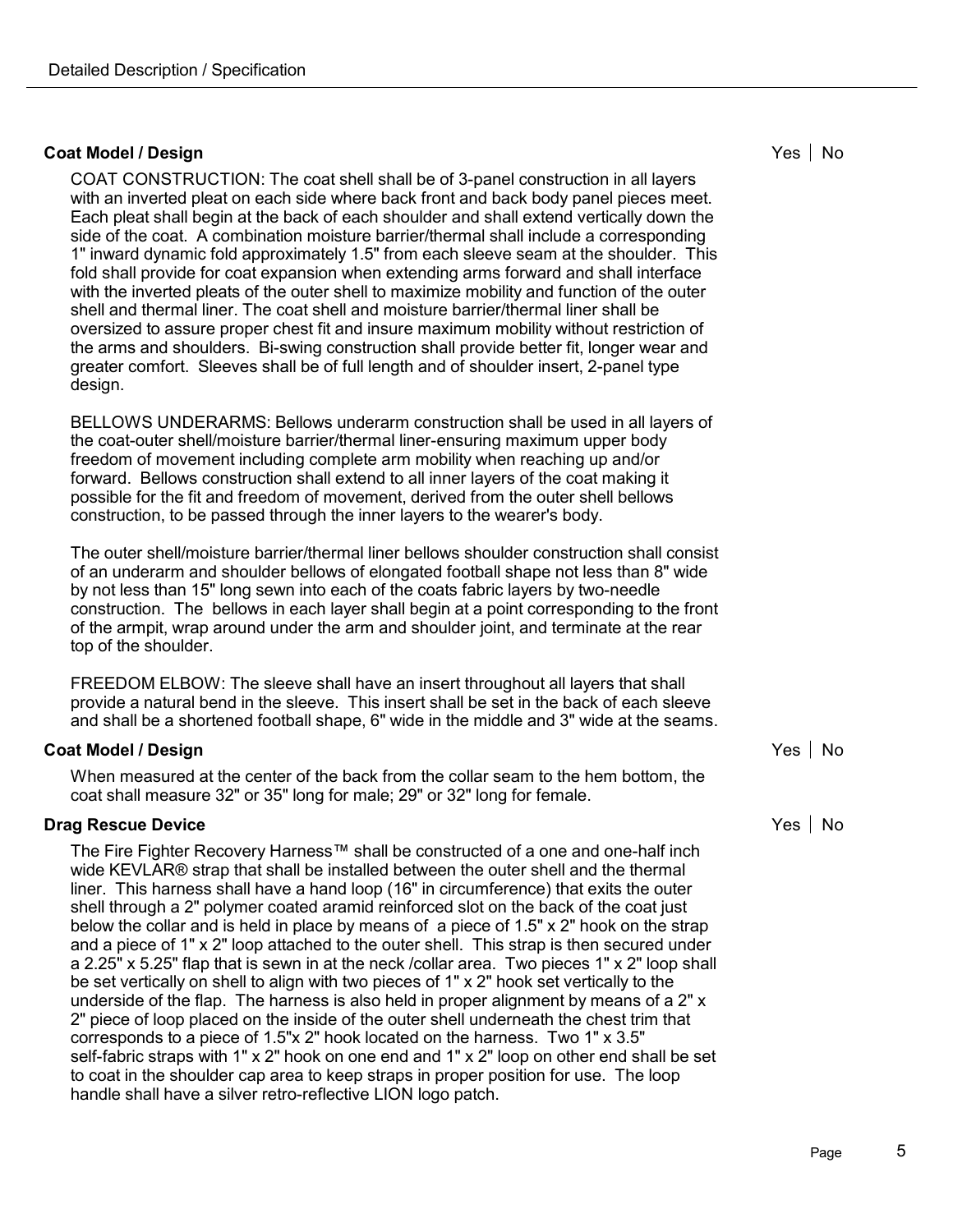Fire Fighter Recovery Harness™ provides mechanical leverage for dragging a downed and incapacitated structural firefighter from a life-threatening environment. The design of the harness enables the rescuer to drag the downed firefighter in line with the axis of the firefighter's skeletal frame, in order to decrease the risk of further injury.

# **Coat Outer Shell Material** No. 2008 12:00:00 No. 2012 12:00:00 No. 2012 12:00:00 No. 2013 12:00:00 No. 2014 12:00:00 No. 2014 12:00:00 No. 2014 12:00:00 No. 2014 12:00:00 No. 2014 12:00:00 No. 2014 12:00:00 No. 2014 12:00 The outer shell shall be constructed of +/- 6.5 oz./sq. yd 65% Kevlar®/35% Nomex® twill weave with extremely durable FPPE water resistant Teflon® FPPE alloy. **Fabric Color** Yes No Color shall be khaki

#### **Coat Liner & Moisture Barrier** No. 2008 1: 2009 1: 2009 1: 2009 1: 2009 1: 2009 1: 2009 1: 2009 1: 2009 1: 2009 1: 2009 1: 2009 1: 2009 1: 2009 1: 2009 1: 2009 1: 2009 1: 2009 1: 2009 1: 2009 1: 2009 1: 2009 1: 2009 1: 20

THERMAL LINER: Prism 65% Meta-Aramid/20% FR Viscose/11% Nylon/4% Para-Aramid face cloth (3.6 oz./sq. yd.) quilted to virgin 50% para-aramid/50% meta aramid batting weighing approximately 3.75 oz./sq. yd. (Total weight +/- 6.75 oz./sq. yd.)

MOISTURE BARRIER: CROSSTECH® BLACK (Type 2F): NOMEX® substrate laminated to a lightweight breathable, Teflon membrane; weighing 5.0 oz./sq. yd.

The liner shall have one 8.5" x 8.5" internal pocket which shall be made of black outer shell material. The liner pocket shall be located on the left side of coat liner.

Quilt Thermal Liner Construction: Quilt Thermal Liner Construction: The moisture barrier shall be completely sewn to the thermal liner at its perimeter with the breathable membrane oriented inward toward the thermal liner and away from the outer shell. All moisture barrier seams shall be sealed as required by NFPA 1971. The moisture barrier/thermal liner shall finish no more than 1" from the cuffs and 3" from the hem.

MOISTURE BARRIER/THERMAL LINER ATTACHMENT: Completely Removable: The moisture barrier/thermal liner shall be completely detachable from the outer shell for ease of cleaning by the use of hook and loop, zippers, and snaps. There shall be a zipper down each front facing, hook and loop along the neck to interface with collar as well as hook and loop and one snap at each sleeve end.

All moisture barrier seams shall be sealed as required by NFPA 1971.

#### **Reflective Trim** Yes No. 2006, No. 2016, No. 2017, No. 2018, No. 2018, No. 2018, No. 2018, No. 2019, No. 2019, No

All trim shall be sewn with four rows lockstitch 301, minimum six stitches/inch for most secure trim attachment.

Ventilated Trim shall be of 3" Scotchlite II (triple trim) of red/orange perforated with 0.08 mm holes (114 per square inch) to provide a conduit for the release of vapor that can occur when moisture is heated and the trim compressed.

Coat trim shall be applied as follows: New York Pattern: One 3" strip shall be set full circumference at the bottom sweep of the outer shell; one 3" strip shall be set around each sleeve approximately 2" above the cuff; one 3" strip shall be set around each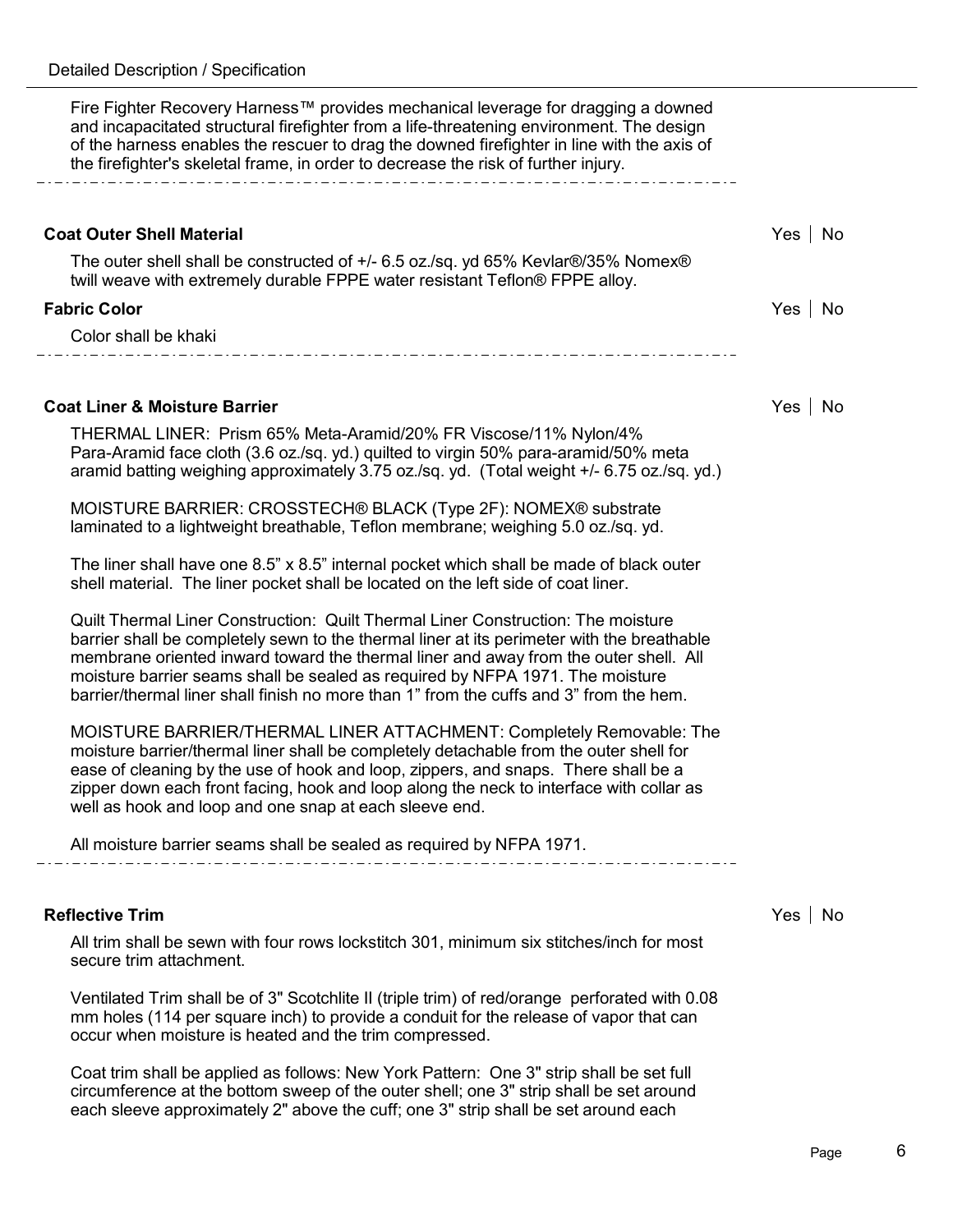| sleeve just above the elbow; one 3" strip shall be set full circumference at the chest.                                                                                                                                                                                                                                                                                                                                                                                                                                                                                                         |               |
|-------------------------------------------------------------------------------------------------------------------------------------------------------------------------------------------------------------------------------------------------------------------------------------------------------------------------------------------------------------------------------------------------------------------------------------------------------------------------------------------------------------------------------------------------------------------------------------------------|---------------|
| <b>Hanger Loop</b><br>An external hanger loop constructed of a double layer of outer shell material and                                                                                                                                                                                                                                                                                                                                                                                                                                                                                         | Yes   No      |
| reinforced with two 42-stitch bartacks shall be provided on the outside of the coat at the<br>collar seam. It shall be designed to provide long service and shall not tear or separate<br>from the coat when the coat is hung by the hanger loop, loaded evenly with a weight of<br>80 lbs. and allowed to hang for one minute.                                                                                                                                                                                                                                                                 |               |
| <b>Coat Inner Yoke Reinforcement</b>                                                                                                                                                                                                                                                                                                                                                                                                                                                                                                                                                            | Yes   No      |
| A layer of Semper Dri™ (3.0 oz./sq. yd. Teflon® treated Chambray (NOMEX® spun)<br>face cloth quilted to two layers of NOMEX®/Kevlar® spunlace (Total weight +/- 6.0-6.8<br>oz./sq. yd)) shall be positioned between the moisture barrier and thermal liner for extra<br>thermal protection in a high heat and compression area of the coat. It shall be sewn to<br>the inside of the upper back portion of the thermal liner across the upper back from the<br>back shoulder and collar seams 7" down, over the tops of shoulders and down the front<br>approximately 4" ending at the armhole. |               |
|                                                                                                                                                                                                                                                                                                                                                                                                                                                                                                                                                                                                 |               |
| <b>Coat Shoulder Reinforcement</b>                                                                                                                                                                                                                                                                                                                                                                                                                                                                                                                                                              | Yes   No      |
| A 4" wide area at the top of the shoulders extending 6" from the collar seam shall be<br>capped with pearl gray split cowhide leather for abrasion resistance and thermal<br>protection.                                                                                                                                                                                                                                                                                                                                                                                                        |               |
| <b>Coat Elbow Reinforcement</b>                                                                                                                                                                                                                                                                                                                                                                                                                                                                                                                                                                 | Yes   No      |
| The elbow shall be reinforced with grey split cowhide leather for abrasion resistance and<br>thermal protection.                                                                                                                                                                                                                                                                                                                                                                                                                                                                                |               |
|                                                                                                                                                                                                                                                                                                                                                                                                                                                                                                                                                                                                 |               |
| <b>Coat Cuff Reinforcement</b>                                                                                                                                                                                                                                                                                                                                                                                                                                                                                                                                                                  | No<br>Yes     |
| The cuff of the sleeve shall be reinforced with a binding of pearl gray split cowhide<br>leather not less than 3" in total width for abrasion resistance and thermal protection. At<br>least 2" of the cuff reinforcement shall extend down the interior of the outer shell sleeve<br>with a .75" wide strip of FR hook sewn full circumference to the topside of the cuff<br>reinforcement. For added safety, (1) female snap fastener shall be set in the hook<br>fastener to assist in attaching outer shell to moisture barrier/thermal liner                                               |               |
| <b>Coat Wristlets</b>                                                                                                                                                                                                                                                                                                                                                                                                                                                                                                                                                                           | $Yes \mid No$ |
| An internal wristlet shall consist of a 2-ply KEVLAR Spandex knitted not less than 8"                                                                                                                                                                                                                                                                                                                                                                                                                                                                                                           |               |
| extending completely over the palm with a thumbhole preventing the wristlet from sliding<br>back. Wristlets shall be double stitched and bound to the moisture barrier/thermal liner<br>providing extended thermal and slash protection                                                                                                                                                                                                                                                                                                                                                         |               |
|                                                                                                                                                                                                                                                                                                                                                                                                                                                                                                                                                                                                 |               |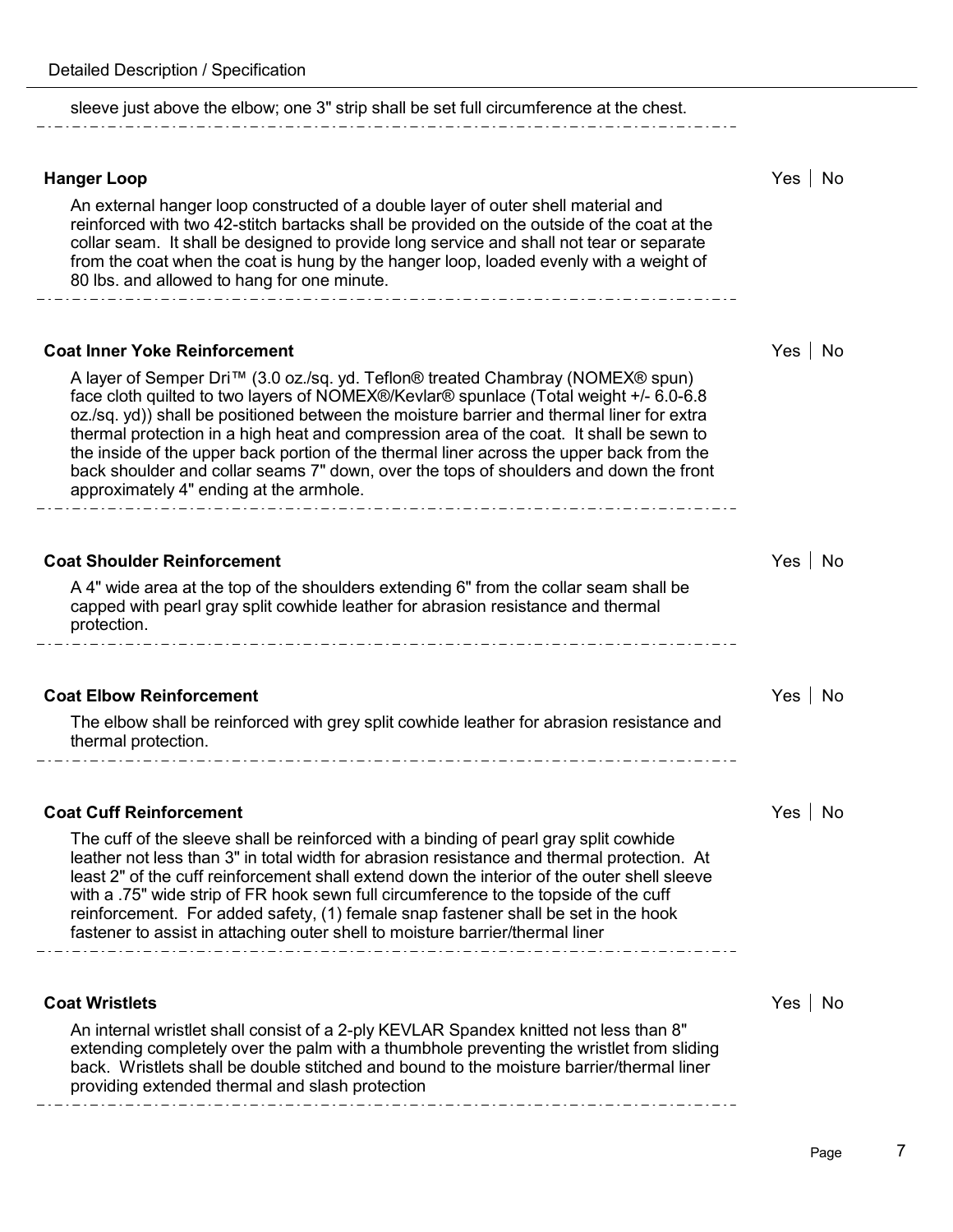#### **Coat Water Well - Ever-Dri No. 2018 19:30 19:30 19:30 19:30 19:30 19:30 19:30 19:30 19:30 19:30 19:30 19:30 19:30 19:30 19:30 19:30 19:30 19:30 19:30 19:30 19:30 19:30 19:30 19:30 19:30 19:30 19:30 19:30 19:30 19:30 19:**

A combination Semper Dri™ (3.0 oz./sq. yd. Teflon® treated Chambray (NOMEX® spun) face cloth quilted to two layers of NOMEX®/Kevlar® spunlace (Total weight +/- 6.0-6.8 oz./sq. yd)) and one layer of breathable CROSSTECH® Black (Type 2F) leader shall be sewn no more than 1" back from the combination liner sleeve end to form a sleeve well. One male snap and one .75"wide strip of FR loop shall be sewn full circumference to the end of the thermal liner/CROSSTECH® Black (Type 2F) moisture barrier leader to help secure the combination liner to the outer shell. This sleeve well shall prevent water and hazardous materials from entering the sleeve when arms are in a raised position.

The combination liner sleeve ends shall be inserted into the outer shell sleeve ends by means of lining up the male snaps then attaching the FR loop fastener of the combination liner sleeve end with the female snap and FR hook fastener of the outer shell cuff. This method of combination liner attachment shall prevent any gaps from occurring between the combination liner and sleeve well during a full range of motion. The combination liner shall extend to within 1" of the sleeve end.

#### **Coat Closure System** Yes No

THERMAL FRONT PANEL CONSTRUCTION: There shall be continuous thermal and moisture protection around the entire torso including the storm flap. To ensure this protection, as well as reduce potential for wicking moisture to inside of liner, both right and left inside front facings of the coat outer shell shall incorporate outer shell fabric and Gore RT7100™ PTFE moisture barrier, extending from collar to hem.

COAT FRONT CLOSURE DESIGN: The complete outer shell coat front closure design shall consist of a FRONT CLOSURE SYSTEM completely protected by an OUTSIDE STORM FLAP which shall have its own, independent STORM FLAP CLOSURE SYSTEM.

STORM FLAP: A storm flap measuring not less than 3" wide, nor less than 22" in length shall be set on the outside of the right side of the coat opening for maximum thermal protection and clear drainage. The inner lining of the storm flap shall be Gore RT7100 PTFE moisture barrier meeting all requirements for moisture barriers sandwiched between two layers of outer shell fabric.

FRONT/STORM FLAP CLOSURES: The front closure shall consist of a thermoplastic zipper such that fast closure and exit is possible yet the coat remains securely closed while working. The storm flap closure shall consist of double-stitched 1.5" wide FR hook and loop attachments with FR hook fastener sewn on the left front of the coat, and corresponding FR loop fastener sewn on the inner side of the outer storm flap. The hook and loop closure shall extend the full length of the outer storm flap eliminating all exposed frontal hardware. The front closure shall consist of 1.5" hook and loop attachments which shall be sewn into the coat overlap, along the leading edge of the left and right sides of the coat.

#### **Coat Collar** Yes No

MOISTURE BARRIER/THERMAL LINER CONSTRUCTION: The liner collar shall be a layer of self material and a layer of CROSSTECH® Black. The design shall be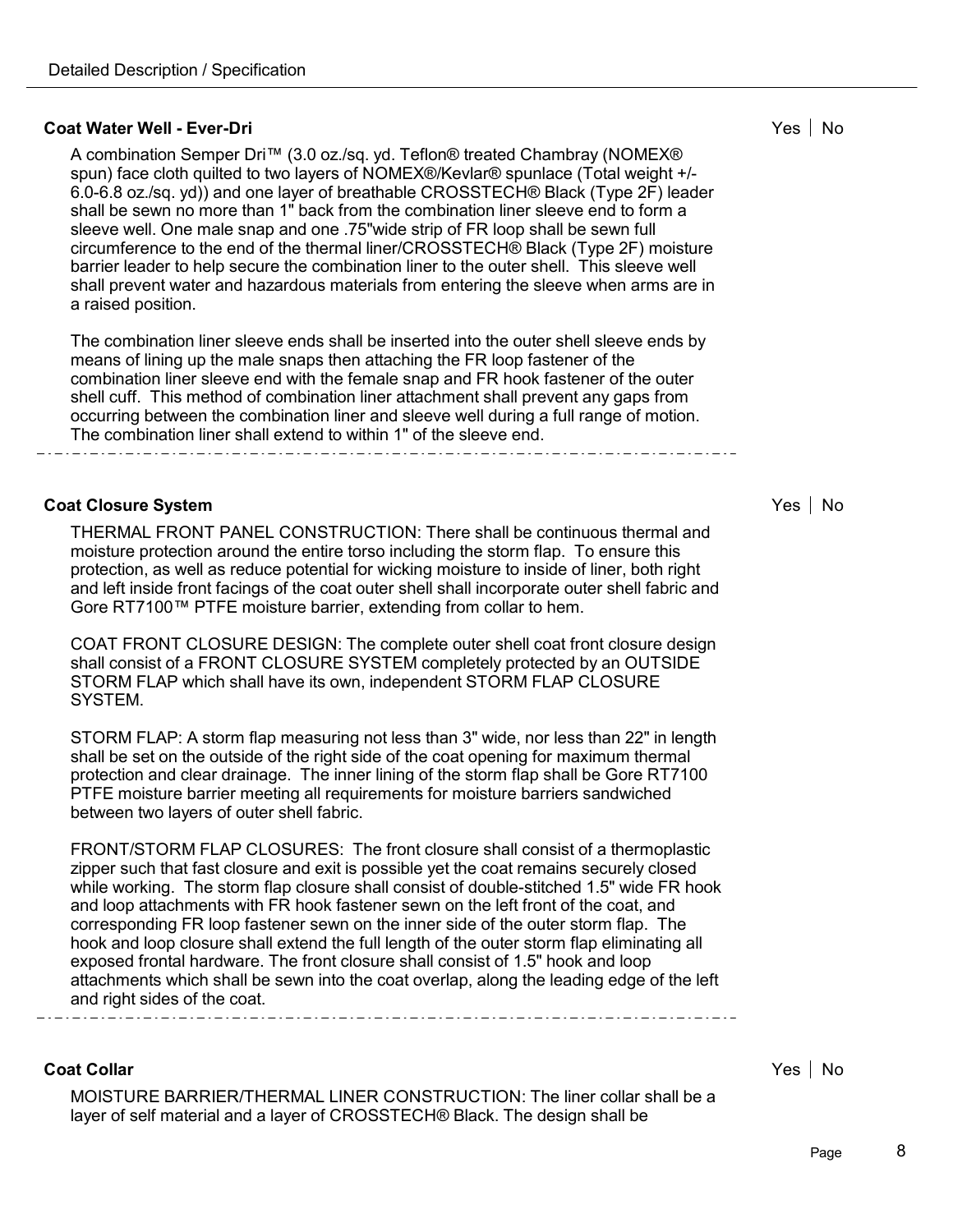compatible with the outer shell so that the liner does not buckle, pull, or otherwise restrict body motion. The left and right fronts of the liner collar shall be attached to the facings at the front closure of the outer shell. The neck of the liner collar shall be secured to the neck of the outer shell collar such that when donning the coat an arm may not be accidentally caught between the outer shell and its inner linings. A 4" wide CROSSTECH® Black and 1.75" self-material extension shall be sewn the full length of the neck with two pieces of 1" loop for attachment to shell collar. The self material extension shall overlap the shell collar to prevent exposure of the hook and loop. Collar closure shall be provided by FR hook and loop 1.5" x 4", with hook portion sewn on right side of collar, and loop portion sewn on left, set horizontal.

COLLAR: The 3" split collar shall consist of two piece construction shaped for comfort. The collar shall be configured such that when the collar is raised it shall remain standing while providing continuous thermal and moisture protection around the neck and face. To ensure this protection, the two layers of outer shell collar shall be fully lined with a layer of CROSSTECH® Black. The shell collar shall provide proper interface with the liner to insure no moisture penetration through the collar seam to the inside of coat. The shell collar shall have two pieces 3/4" hook along top edge for liner attachment. The collar shall be attached to the liner facing using 3/4" hook. Collar shall be of such design so as not to interfere with SCBA face masks, or helmet.

| <b>Collar Flashing</b>                                                                                                                                                                                                                                                                                                                                                                                                                                                                                                                                                                                                 | No<br>Yes   |
|------------------------------------------------------------------------------------------------------------------------------------------------------------------------------------------------------------------------------------------------------------------------------------------------------------------------------------------------------------------------------------------------------------------------------------------------------------------------------------------------------------------------------------------------------------------------------------------------------------------------|-------------|
| No Spec                                                                                                                                                                                                                                                                                                                                                                                                                                                                                                                                                                                                                |             |
| <b>Liner Inspection System</b>                                                                                                                                                                                                                                                                                                                                                                                                                                                                                                                                                                                         | Yes<br>No   |
| There shall be an 11" opening located on the coat liner system at the center left front of<br>the liner. This opening will provide the ability to completely invert the coat liner to<br>properly view the integrity of the entire liner system. There shall be one piece 1" x 4" FR<br>loop sewn to the back side of the liner system with a piece of 1.5" x 3" FR hook sewn to<br>the inside of the outer shell to ensure proper alignment when installing the liner system<br>into the outer shell. This Liner Inspection System is completely hidden when the liner is<br>properly installed into the outer shell. |             |
| <b>Coat Options</b>                                                                                                                                                                                                                                                                                                                                                                                                                                                                                                                                                                                                    | Yes<br>No   |
| *** Accessories that will be included with the Coats; listed below, if any                                                                                                                                                                                                                                                                                                                                                                                                                                                                                                                                             |             |
| <b>Coat Pockets</b>                                                                                                                                                                                                                                                                                                                                                                                                                                                                                                                                                                                                    | Yes  <br>No |
| Coat pocket specifications listed below                                                                                                                                                                                                                                                                                                                                                                                                                                                                                                                                                                                |             |
| <b>Turn-Out Pockets</b>                                                                                                                                                                                                                                                                                                                                                                                                                                                                                                                                                                                                | Yes<br>No   |
| 8" wide x 8" deep outside full bellows pockets that expand by means of side and bottom<br>gussets to a thickness of 2" in front and back.                                                                                                                                                                                                                                                                                                                                                                                                                                                                              |             |
| Pockets shall be fully lined three sides with KEVLAR® twill. The back of the pocket<br>(coat front or pant leg) shall be similarly reinforced to height of 3".                                                                                                                                                                                                                                                                                                                                                                                                                                                         |             |
| Pocket and flap shall be set with stitch 301, seam Ssb-2 with the top and bottom pocket<br>corners and top corners of flap reinforced with bar tacks for additional strength.                                                                                                                                                                                                                                                                                                                                                                                                                                          |             |

Drainage of moisture to be provided by brass eyelets.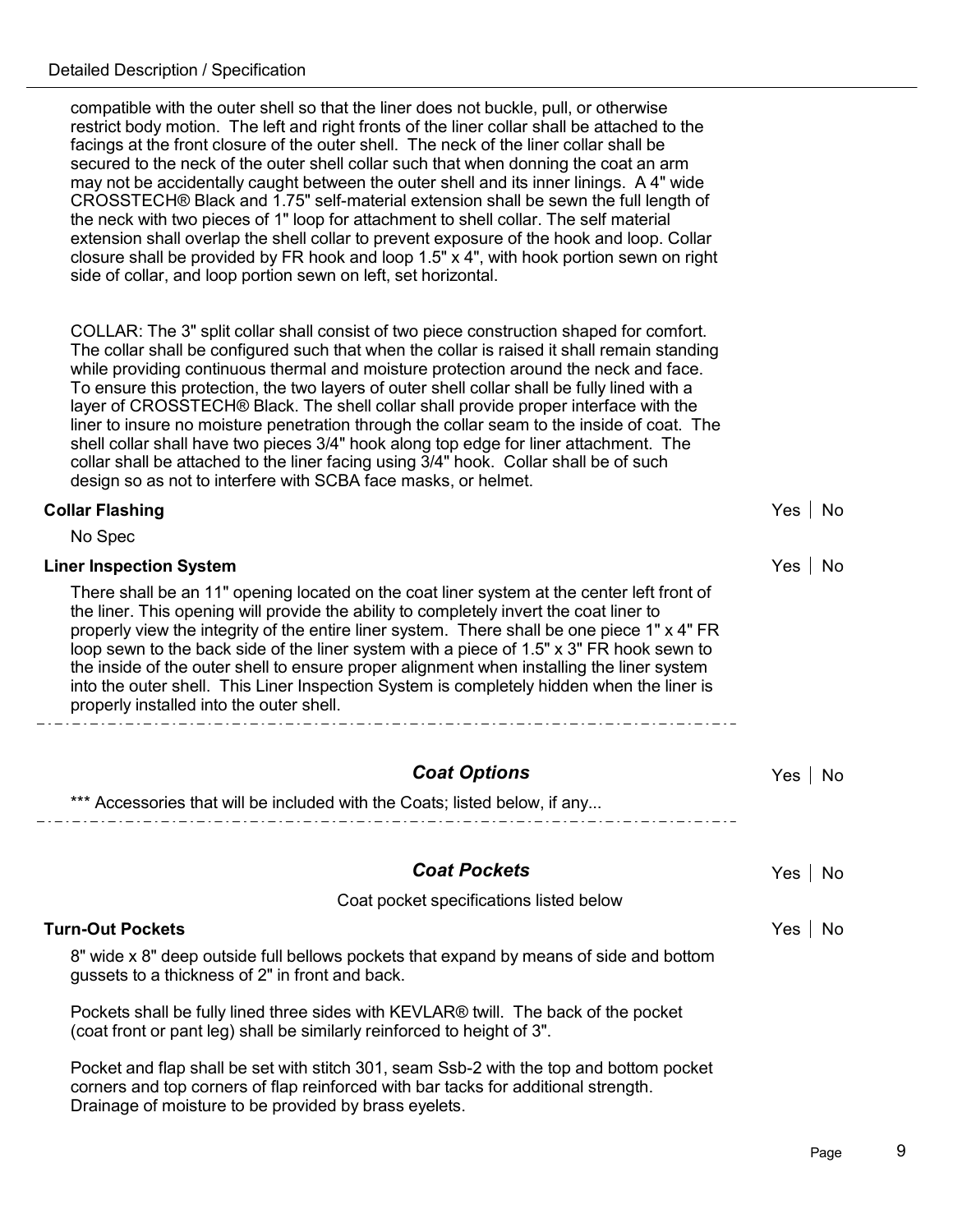$\overline{\phantom{a}}$ 

| Pocket flaps shall be 9"x 5", folded and stitched at 1.5" width to correspond with pocket<br>gussets. The flap shall extend 3" down to give a creased and contoured pocket flap.                                                          |               |
|-------------------------------------------------------------------------------------------------------------------------------------------------------------------------------------------------------------------------------------------|---------------|
| A hook and loop fastener closure system shall be set with 1.5" x 8" loop fastener<br>horizontally on the pocket and (2) pieces of 1.5" x 2.75" hook fastener vertically on the<br>underside of the flap.                                  |               |
| <b>Item Location for Above</b>                                                                                                                                                                                                            | Yes   No      |
| Shall be located on left and right of the front bottom.                                                                                                                                                                                   |               |
| <b>Turn-Out Pockets</b>                                                                                                                                                                                                                   | Yes   No      |
| One 3.5" wide x 9" deep full bellows radio pocket that expands by means of side and<br>front gussets to a thickness of 2" in front and back.                                                                                              |               |
| Pocket and flap shall be set with stitch 301, seam Ssb-2 with the top and bottom pocket<br>corners and top corners of flap reinforced with a minimum 42-stitch bar tack. A brass<br>eyelet shall provide drainage of moisture.            |               |
| Pocket flaps shall be 4.5"x 5".                                                                                                                                                                                                           |               |
| Pocket shall be fully lined all 3 sides inside pocket with polycotton lining.                                                                                                                                                             |               |
| Pocket flap shall close to the pocket top using 1 piece of 1"x 2" loop on pocket<br>horizontally and 1 piece of 1"x 2" hook on flap vertically.                                                                                           |               |
| Pocket flap shall include a notch on the flap to accomodate an antenna.                                                                                                                                                                   |               |
| <b>Item Location for Above</b>                                                                                                                                                                                                            | Yes   No      |
| Shall be located on the left side of the chest.                                                                                                                                                                                           |               |
|                                                                                                                                                                                                                                           |               |
| Mic Tab                                                                                                                                                                                                                                   | No<br>Yes     |
| There shall be a 1" X 3" triple layer self -fabric mic tab attached with bar tacks on each<br>side. Bar tacks shall be a minimum 42-stitch bar tack                                                                                       |               |
| <b>Item Location for Above</b>                                                                                                                                                                                                            | Yes   No      |
| Shall be located on the left chest above radio pocket                                                                                                                                                                                     |               |
| <b>Item Location for Above</b>                                                                                                                                                                                                            | Yes  <br>  No |
| Shall be located on the right chest                                                                                                                                                                                                       |               |
|                                                                                                                                                                                                                                           |               |
| <b>Flashlight Strap</b>                                                                                                                                                                                                                   | Yes   No      |
| There shall be a 1" x 8.5" self fabric flashlight holder x-stitched to the outer shell of coat.<br>Strap shall have 1"x 2" hook applied to one end of the strap and 1"x 2" loop applied to<br>opposite end of strap.                      |               |
| There shall be a 703 hook applied to outer shell 5" above the self fabric strap. It shall be<br>securely fastened to the coat by means of a self fabric strap looped through the end of<br>the 703 hook and bartacked to the outer shell. |               |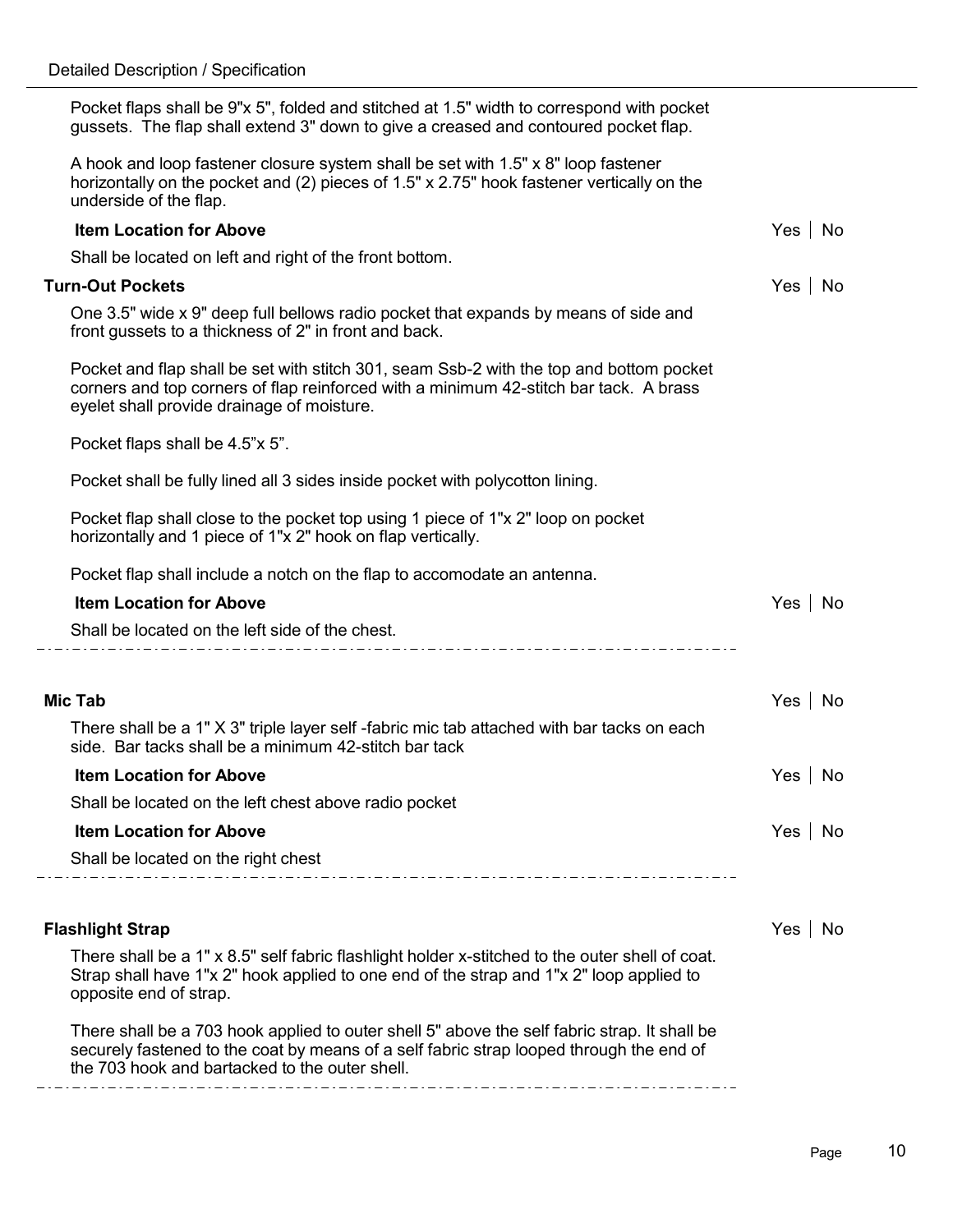in the rear.

| <b>Sewn On Lettering</b><br>There shall be 3" red/orange Scotchlite letters sewn-on. | Yes<br>No |
|--------------------------------------------------------------------------------------|-----------|
| Lettering                                                                            | Yes<br>No |
| Lettering shall be J C F P D                                                         |           |
| <b>Location for Lettering</b>                                                        | Yes<br>No |
| Shall be arched across the yoke                                                      |           |
| Janesville® Super Pant™                                                              |           |
| <b>Pant Model / Design</b>                                                           | Yes<br>No |
| PANT CONSTRUCTION: The pant shall be no more than 1" higher in the front than a      |           |

RADIAL INSEAM BAND: The pant inseam shall incorporate a comfort/mobility design in all layers. The banded pant insert shall run continuously from the top of the mobile knee of one leg, through the crotch, to the top of the mobile knee of the opposite leg. This design eliminates crotch seams therefore eliminating crotch seam failure. This design also provides a more comfortable fit and increased mobility while decreasing bunching of materials

standard bunker pant with a gradual increase to 2" higher than a standard bunker pant

FREEDOM KNEE: The knee shall incorporate a comfort/mobility design in all layers. This design shall allow for a natural bending motion of the knee. The apex of the knee shall allow for not less than a 1.5" bellows at the center. The radial seam shall provide a gusset that the knee can fall into when crawling, climbing, bending, kneeling, etc... The bottom of the mobile knee shall be placed not less than 10" from the cuff to fall anatomically correct.

WAISTBAND: The waist of the pants shall be reinforced on the inside with two-ply of outer shell fabric material not less than 1.5" in width. The pant waist shall be turned under to provide double material strength with the independent waistband, which shall then be double stitched to the outer shell.

| <b>Pant Outer Shell Material</b>                                                                                                                                 | Yes | No |
|------------------------------------------------------------------------------------------------------------------------------------------------------------------|-----|----|
| The outer shell shall be constructed of +/- 6.5 oz./sq. yd 65% Kevlar®/35% Nomex®<br>twill weave with extremely durable FPPE water resistant Teflon® FPPE alloy. |     |    |
| <b>Fabric Color</b>                                                                                                                                              | Yes | No |
| Color shall be khaki                                                                                                                                             |     |    |
|                                                                                                                                                                  |     |    |
| <b>Pant Liner &amp; Moisture Barrier</b>                                                                                                                         | Yes | No |
| THERMAL LINER: Prism 65% Meta-Aramid/20% FR Viscose/11% Nylon/4%                                                                                                 |     |    |

THERMAL LINER: Prism 65% Meta-Aramid/20% FR Viscose/11% Nylon/4% Para-Aramid face cloth (3.6 oz./sq. yd.) quilted to virgin 50% para-aramid/50% meta aramid batting weighing approximately 3.75 oz./sq. yd. (Total weight +/- 6.75 oz./sq. yd.)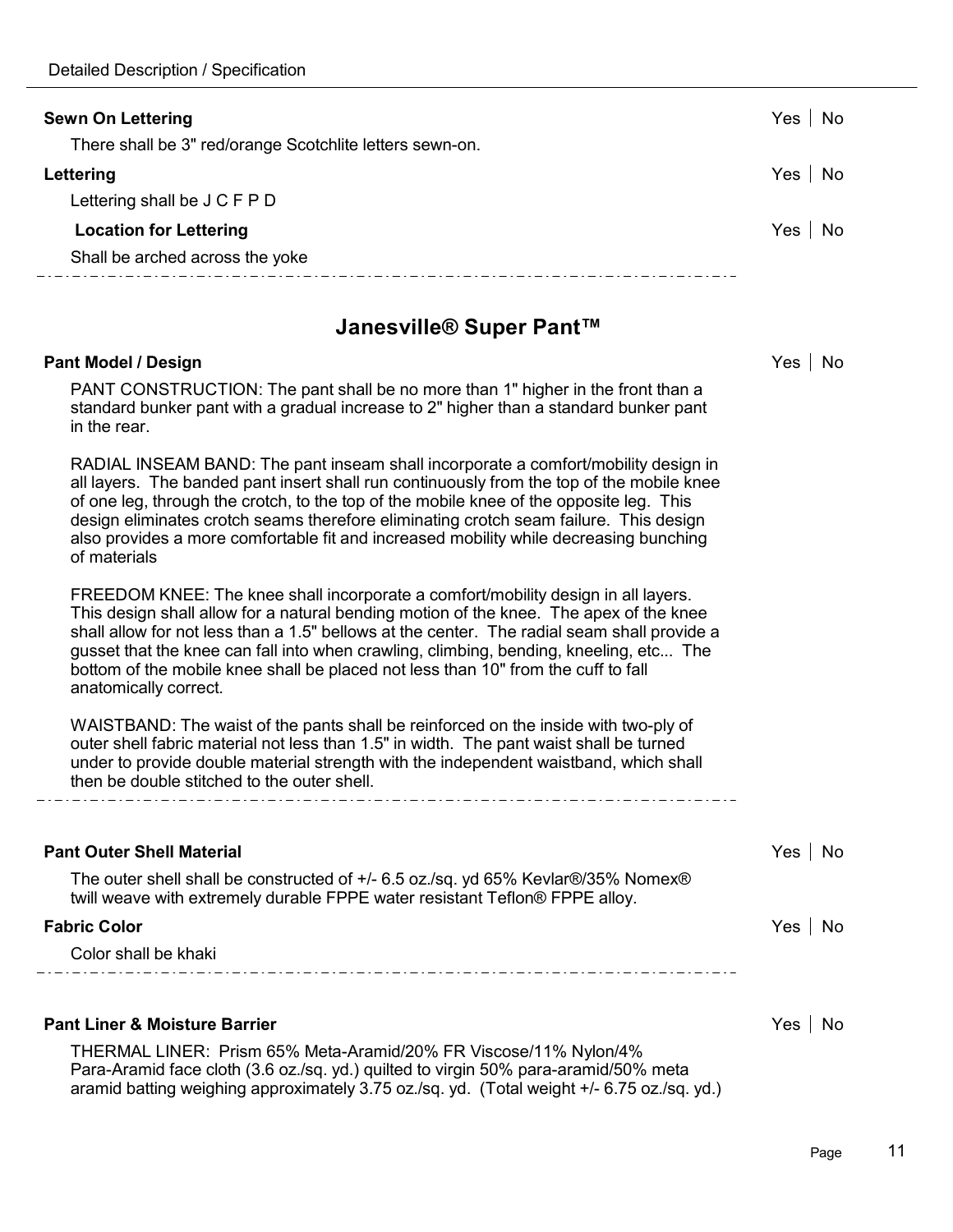MOISTURE BARRIER: CROSSTECH® BLACK (Type 2F): NOMEX® substrate laminated to a lightweight breathable, Teflon membrane; weighing 5.0 oz./sq. yd.

MOISTURE BARRIER/THERMAL LINER CONSTRUCTION: Design shall be compatible with the outer shell so that the liner does not buckle, pull, or otherwise restrict body motion. To deter the wicking of moisture up the thermal liner leg the bottom nine inches of each thermal leg shall be constructed of Semper Dri (3.0 oz./sq. yd. Teflon® treated Chambray (NOMEX® spun) face cloth quilted to one layer NOMEX®/Kevlar® spunlace aramid 85%NOMEX®/15% KEVLAR® weighing approximately 2.3 oz./sq. yd. with a Teflon® finish and one layer of apertured (11-13 apertures/sq. inch) NOMEX®/Kevlar® spunlace aramid 85% NOMEX®/15% KEVLAR® weighing approximately 1.5 oz./sq. yd. with a Teflon® finish. (Total weight +/- 6.8 oz./sq. yd.)). The waist of the moisture barrier/thermal liner shall be secured to the waist of the outer shell such that when donning the pant a leg may not be accidentally caught between the outer shell and its inner linings along the waist and between the legs of the pant.

Quilt Thermal Liner Construction: The moisture barrier shall be completely sewn to the thermal liner at its perimeter with the breathable membrane oriented inward toward the thermal liner and away from the outer shell. The moisture barrier/thermal liner shall finish no more than 3" from the cuffs.

MOISTURE BARRIER/THERMAL LINER ATTACHMENT: Completely Removable: The moisture barrier/thermal liner shall be completely detachable from the outer shell for ease of cleaning by using snaps. Nine evenly spaced snaps shall secure the liner to the integral waistband; Two snaps shall be set in leather leg tabs at each leg end.

All moisture barrier seams shall be sealed as required by NFPA 1971.

#### **Reflective Trim** Yes No. 2006, No. 2007. The set of the set of the set of the set of the set of the set of the set of the set of the set of the set of the set of the set of the set of the set of the set of the set of the

All trim shall be sewn with four rows lockstitch 301, minimum six stitches/inch for most secure trim attachment.

Ventilated Trim shall be of 3" Scotchlite II (triple trim) of red/orange perforated with 0.08 mm holes (114 per square inch) to provide a conduit for the release of vapor that can occur when moisture is heated and the trim compressed.

Pant trim shall be applied as follows: one strip set full circumference around the bottom of the cuff 3" from the bottom cuff.

#### **Pant Fly Closure** Yes No. 2012 **Yes No. 2012 12:30 West No. 2013 12:30 West No. 2013 12:30 West No. 2013 12:30 West No. 2013 12:30 West No. 2013 12:30 West No. 2014 12:30 West No. 2014 12:30 West No. 2014 12:30 West No. 2**

STORM FLY/CLOSURE: The outer shell shall have an overlapping fly front running the full length of the fly on the left side. The flap shall not be less than 2.5" wide at the waistband. The bottom of the fly shall be reinforced with a 42 stitch bartack.

The storm fly shall be held closed along its length by means of a hook and loop fastener closure 1.5" minimum width, along the leading edge for a distance of not less than 6" from the bottom of the fly closure to the waist area for proper alignment and secure closure. Additionally, one snap shall be positioned at the inside top of the fly. Pant closure shall be provided by a thermo plastic zipper.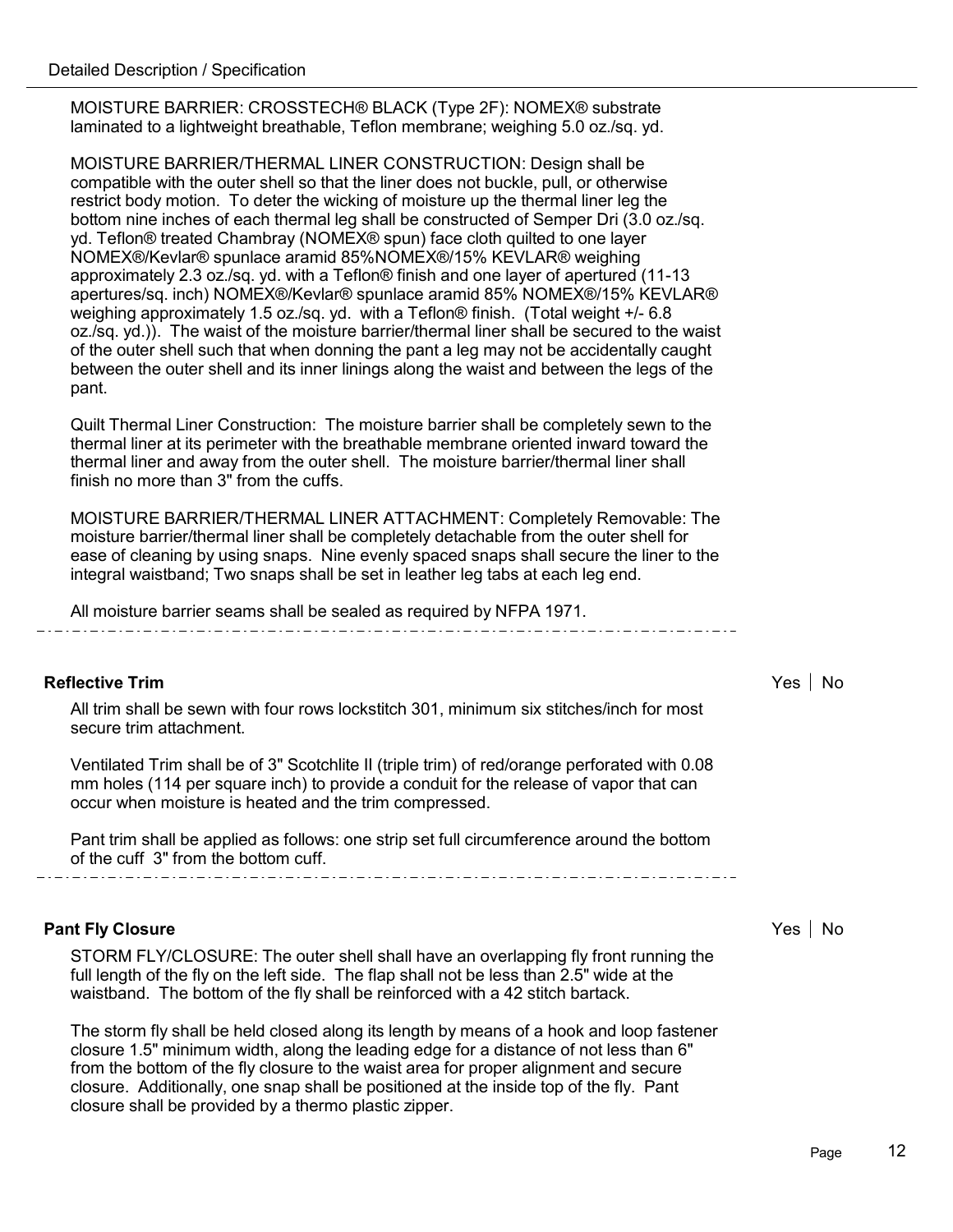The storm fly shall be outer shell material, lined with a 3.5" strip of CROSSTECH® (Type 2C) moisture barrier material to prevent wicking.

THERMAL FLY ASSEMBLY: The moisture barrier/thermal liner shall be constructed with an extension on the left side at the waist of all layers of the fly opening to assure continuous thermal and moisture protection. This overlap shall be positioned between the layers of the outside storm fly. A 3/4" wide x 9" long hook fastener shall be sewn to the moisture barrier/thermal liner to engage corresponding loop fastener on the underside of the outside storm fly.

#### **Take Up Straps** Yes No

There shall be two waist straps sewn and bar tacked 2  $\frac{1}{2}$ " down from the top of the waistband. One strap shall be installed on the right side and one on the left side constructed out of one piece of shell material folded to two layers and sewn to form a 1/2" wide strap. Each strap shall be a minimum of 8  $\frac{1}{2}$ " in length. These take-up straps shall have a 5/8" nickel plated postman style slide buckle which shall be attached by a piece of shell material six (6) inches in length folded to form two layers. The strap is sewn to form an attachment strap approximately three (3) inches in length designed for quick take-up adjustment. 

#### **Pant Knee Reinforcement** And All and All and All and All and All and All and All and All and All and All and All and A

The knee shall be split cowhide leather material and measure 9" across the bottom, not less than 7" on the sides and gradually increase to 12" at the center point at the apex. For added thermal protection, an additional layer of 1/8" thick, fire retardant closed-cell foam shall be positioned between the moisture barrier and thermal liner. For additional extended thermal protection, 2 layer(s) of 1/8" thick, fire retardant closed-cell foam shall be also be positioned between the reinforcement layer and outershell.

#### **Pant Cuff Reinforcement** All the Second Second Second Second Second Second Second Second Second Second Second Second Second Second Second Second Second Second Second Second Second Second Second Second Second Second Second

The cuff area of the pant shall be reinforced with a binding of grey split cowhide leather not less than 2" in total width for greater strength, abrasion resistance, and thermal protection. In addition a 3" x 3  $\frac{1}{2}$ " piece of reinforcement material shall be sewn on the inseam area of the pant leg above the pant cuff and below the pant trim, in order to provide extra abrasion protection. The material used on the kick shield shall match the material used on the pants cuffs.

# **Leg Tabs** Yes No Two grey leather leg tabs 3/4" wide x 1 3/4" long with female snaps shalll be bartacked 2" up from bottom edge on inside of the pant cuff with one on the inseam and one on the outseam.

#### **Liner Inspection System**  $\blacksquare$

There shall be an opening located on the pant liner system to the right side of the waist separating the thermal barrier and moisture barrier, approximately 10" in length. This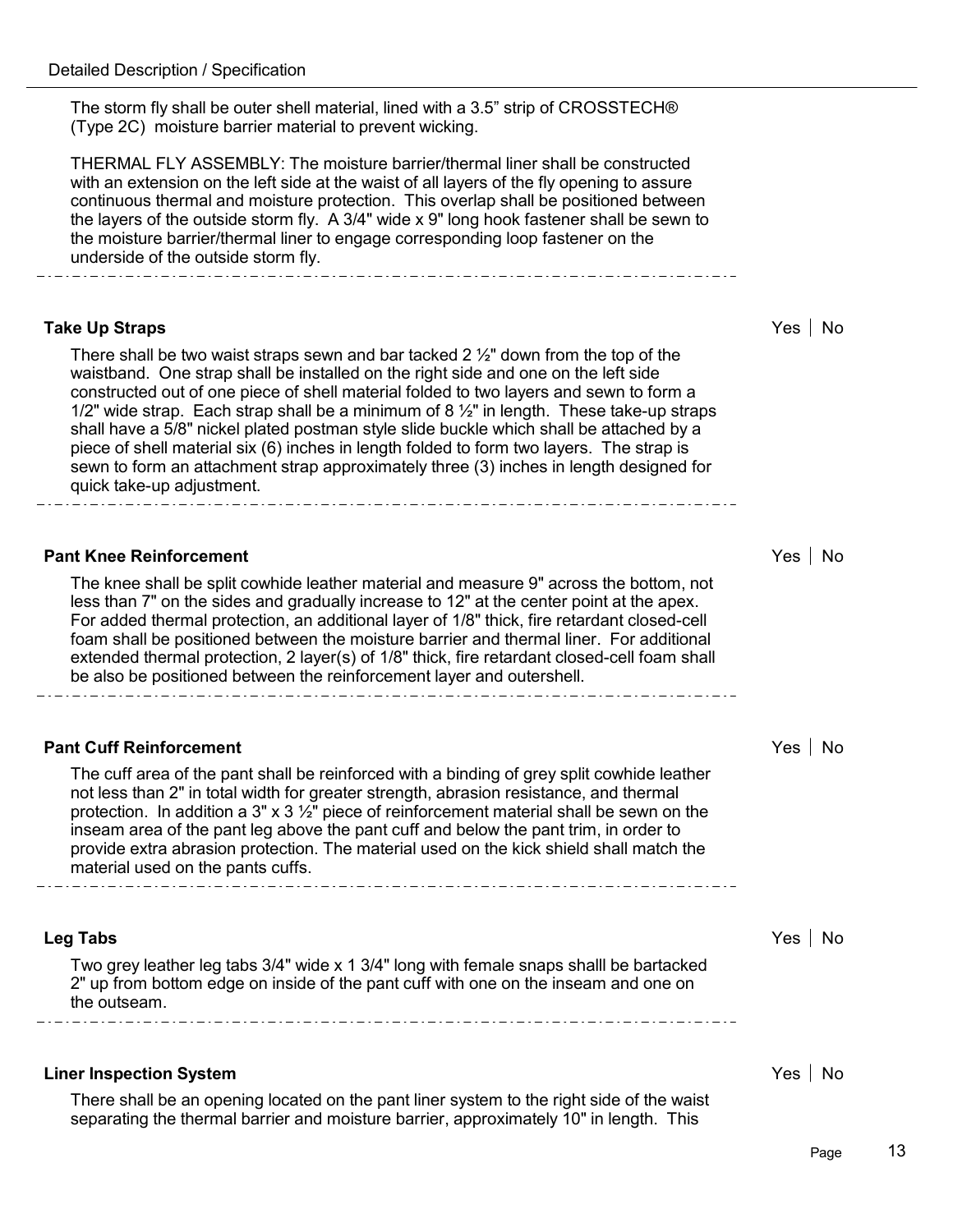opening will provide the ability to completely invert the pant liner to properly view the integrity of the entire liner system. There shall be a piece of 1" x 3" FR loop sewn to the moisture barrier 3" over from beginning of opening and a corresponding piece of 1" x 3" FR hook sewn to the inside of the outer shell to ensure proper alignment when installing the liner system into the outer shell. This Liner Inspection System is completely hidden when the liner is properly installed into the outer shell.

# **Pant Options** Yes No

\*\*\* Accessories that will be included with the Pants; listed below, if any...

#### **Suspenders** Yes No

#### **SCOPE**

A highly engineered \*42" red suspender designed for greater range of mobility and reduced stress allowing for four points of attachment, using self-fabric, leather-reinforced suspender tabs with snaps to a V-Force™ , traditional or contoured waist bunker pant.

#### **DESIGN**

Two \*\*11" front pull straps shall be constructed as follows: 2" wide elastic polyester webbing shall be fed through 2" metal loops and secured with a two-needle lock-stitch at one end. A black military finish steel double dee ring shall be fed through the webbing. The other end of the webbing shall be fed through a 2" wide thermo-plastic dee ring and secured with a two-needle lock-stitch. The dee ring shall function as a pull strap for easily adjusting the suspenders for proper fit.

Two 1" shoulder straps shall be constructed as follows: 2" wide elastic polyester webbing shall be fed through the top half of the steel double dee ring and secured with a two-needle lock-stitch. The top of each strap shall be secured to the V-shaped shoulder pad with two-needle lock-stitch and two 42-stitch bartacks. Two \*\*\*8" back straps made of 2" wide elastic webbing shall be joined with two-needle lock-stitch at the bottom of each V-shaped shoulder pad.

Four 2" wide self-fabric suspender tabs with leather reinforcement, using 2 male and 2 female logo snaps for suspender attachment, shall be required on pants for use of these suspenders. Two self-fabric suspender tabs shall be attached to the back of the pant and to the front of the pant and reinforced with two bartacks each tab. Each self-fabric tab attached to the pants shall be fed through each 2" metal loop on the suspenders.

#### V-SHAPED SHOULDER PADS

Shoulder pads shall be constructed of two layers of 1/8" thick, fire retardant closed-cell foam encapsulated in 7.5 oz. Black NOMEX®. Each shoulder pad shall be 3" wide and 12" long ending in a 4" high back reinforcement pad. Each shoulder pad shall have an embroidered Lion Head Logo.

#### LIFETIME WARRANTY

All products shall be warranted against defects in materials and workmanship for the useful life of the product.